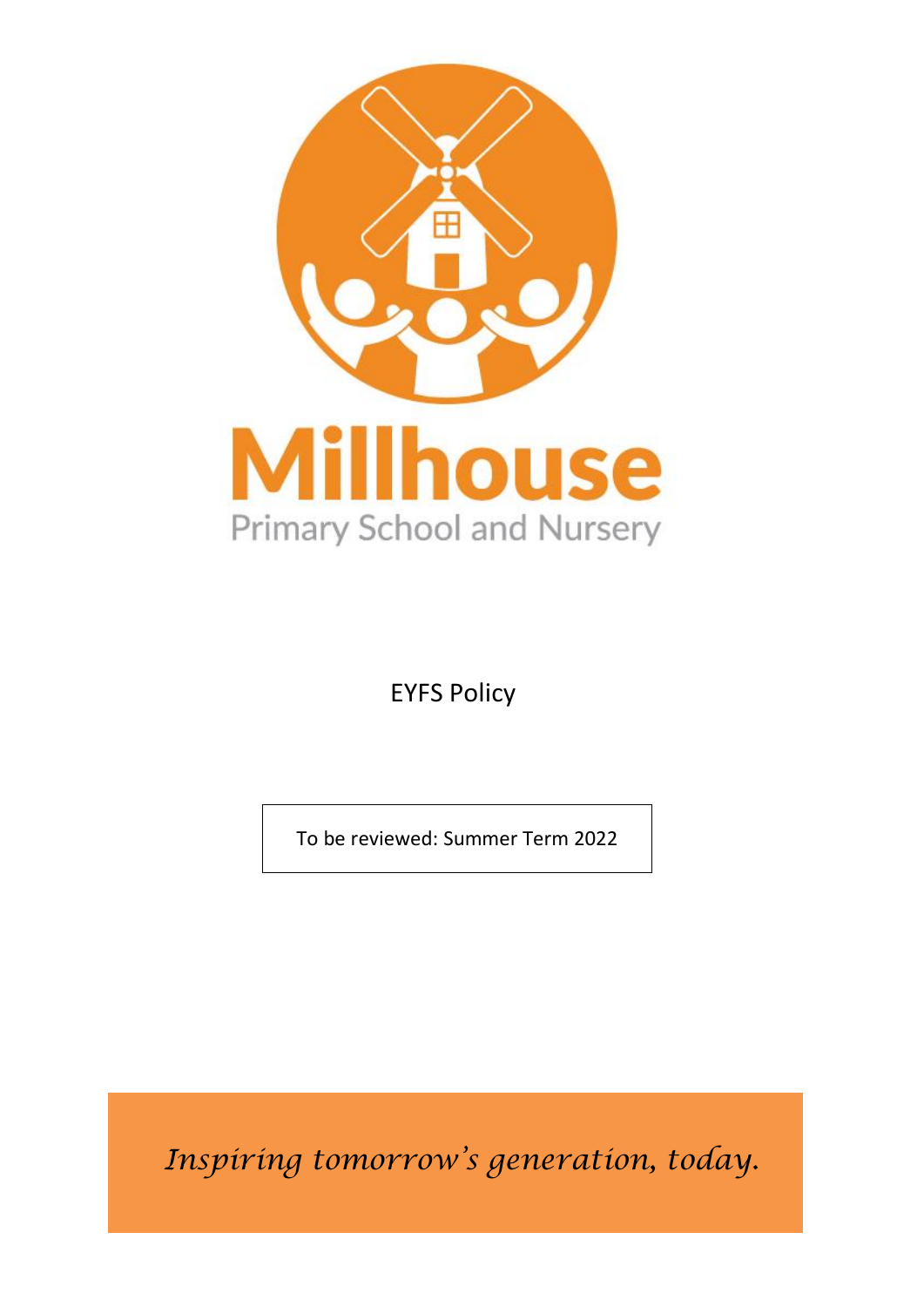

#### **Early Years Foundation Stage Policy 2020-2021**

### **Our Ethos/Vision**

The Early Years Foundation Stage applies to children from birth to the end of their Reception Year. At Millhouse Primary School and Nursery we have Nursery and Reception provision. Within our school setting there are three Reception teachers and a Nursery teacher. There are 3 teaching assistants across the 3 Reception classes and a Qualified Nursery Nurse and 1 teaching assistants in the Nursery classroom. Nursery children join the school the term after their third birthday and Reception children the September following their fourth birthday. We believe that early childhood is the foundation on which children build the rest of their lives and at Millhouse Primary School we greatly value the importance that the EYFS plays in laying secure foundations for future learning and development.

#### **Aims andObjectives**

We aim to support all children to become independent and collaborative learners. Across the Foundation Stage, we will provide a broad and balanced curriculum that will enable each child to develop personally, socially, emotionally, spiritually, physically, creatively and intellectually to their full potential.

At Millhouse Primary School, we will:

- Provide a happy, safe, stimulating and challenging programme of learning and development for the children to experience as they begin their journey throughschool.
- Provide a broad, balanced, relevant and creative curriculum that will set in place firm foundations for further learning and development in Key Stage 1 and beyond and enable choice and decision making, fostering independence and self-confidence.
- Use and value what each child can do, assessing their individual needs and next steps and helping each child to progress. We will use a variety of assessment methods including ongoing short and long observations, adult and child led activities and the use of the Tapestry assessment tool.
- Develop positive relationships with parents and carers to build a strong partnership in supporting their children.
- Provide a caring and inclusive learning environment which is sensitive to the requirements of the individual child including those who have additionalneeds.

The early-years education we offer our children is based on the following principles: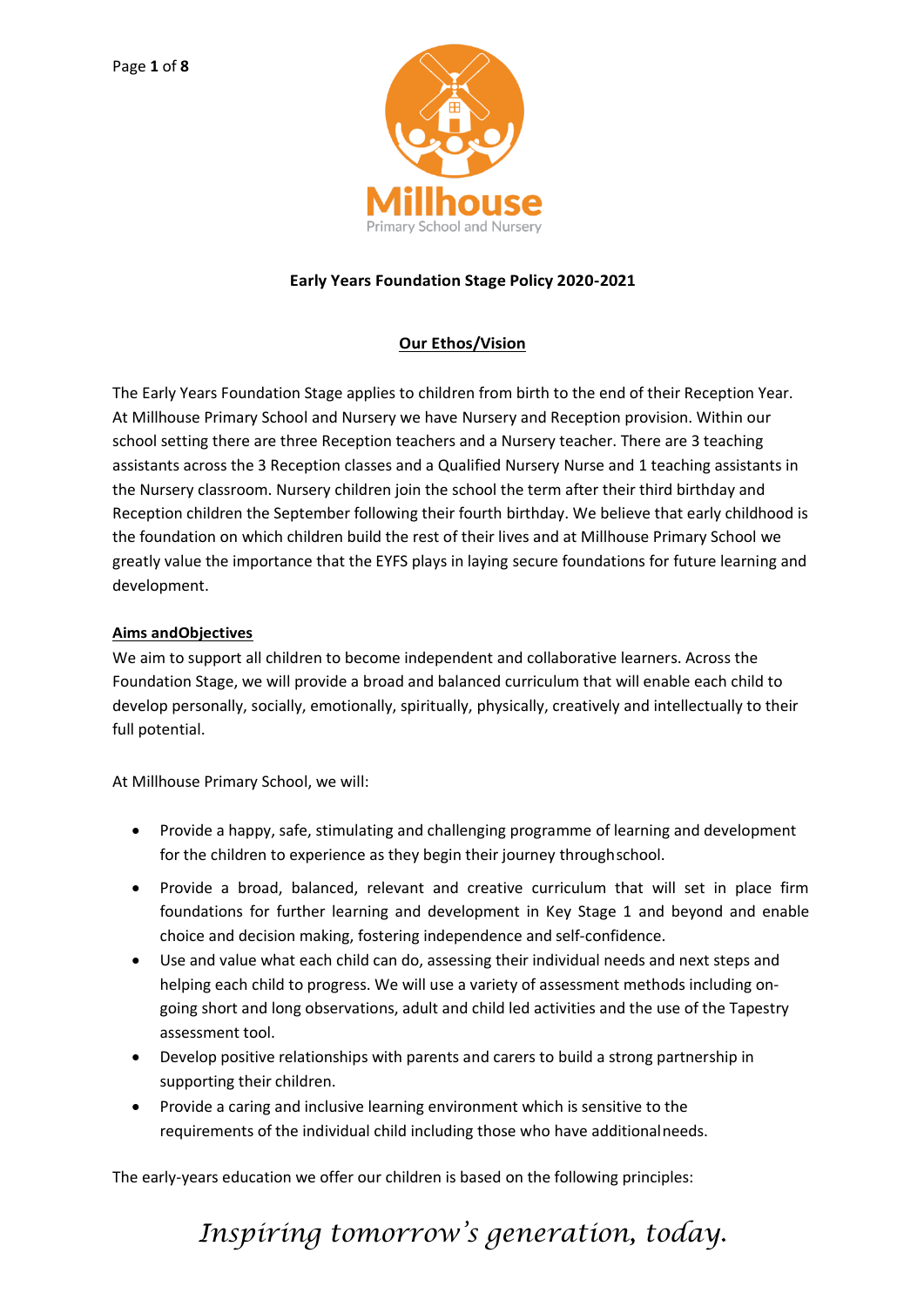Page **2** of **8**

- It builds on what our children already know and can do;
- It ensures that no child is excluded or disadvantaged;
- It offers a structure for learning that has a range of starting points, content that matches the needs of young children, and activities that provide opportunities for learning both indoors and outdoors;
- It provides a rich and stimulating environment;
- It acknowledges the importance of a full working partnership with parents and carers and the benefits of sharing both successes and concerns with them.

#### **Learning anddeveloping**

The EYFS Curriculum Our curriculum for the Foundation Stage reflects the learning aims and objectives set out in the Early Years Foundation Stage Curriculum.

There are seven areas of learning and development that must shape educational provision in all Early Years settings. All areas of learning and development are important and inter-connected and none can be delivered in isolation from the others. Our children's learning experiences enable them to develop competency and skill across these areas of learning. They require a balance of adult led and child initiated activities in order for children to develop effectively and to give them the best chance of obtaining a good level of development at the end of their Reception Year. Three areas are particularly crucial for igniting children's curiosity and enthusiasm for learning, and for building their capacity to learn, form relationships and thrive.

The three Prime areas are:

- Personal, Social and Emotional Development
- Communication and Language
- Physical Development

Staff will also support children in four specific areas, through which the three prime areas are strengthened and applied.

Specific Areas:

- Literacy
- Mathematics
- Understanding the world
- Expressive arts and design

Children's development levels are assessed and as the year progresses, the balance will shift towards a more equal focus on all areas of learning, as children grow in confidence and ability within the three prime areas.

#### **Characteristics of Effective Learning**

We ensure that our environment and delivery of the curriculum incorporates the three characteristics of effective teaching and learning:

• Playing and exploring - children will have opportunities to investigate and experience things, and 'have a go'.

• Active learning - children will have time and space to concentrate and keep on trying if they encounter difficulties, and enjoy their achievements.

• Creating and thinking critically - we encourage and support children to have and develop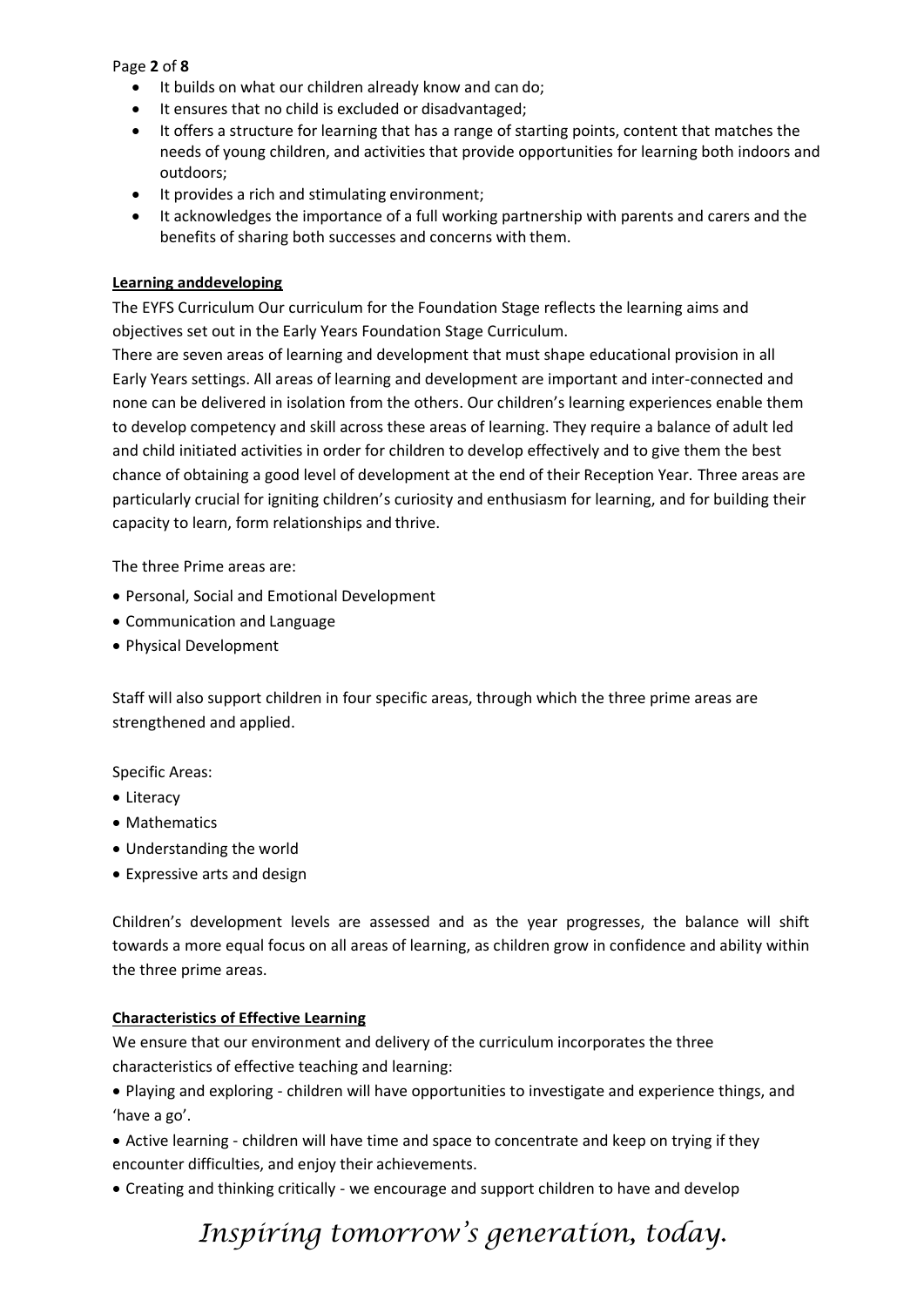Page **3** of **8**

their own ideas, make links between ideas, and develop strategies for doing things.

More information on this curriculum is available in a parent friendly handbook and can be found online at:<http://www.foundationyears.org.uk/2015/03/what-to-expect-when-> a-parentsguide/

#### **Planning**

The Early Years Foundation Stage Curriculum provides the basis for planning throughout the Foundation Stage. The planning objectives within the Foundation Stage are from the Development Matters Statements from the Early Years Foundation Stage document. The planning is based upon themes / topics and/or discrete phonics, maths and other directed teaching. The themes / topics are those that the EYFS team have identified as vehicle of interest to deliver the children's next steps in learning and also to respond to the individual needs, achievements and interests of the children.

#### **Assessment**

During the first term, the EYFS team work together to assess the ability of each Reception pupil using observations and activities. These assessments allow us to identify patterns of attainment within the cohort, in order to adjust the teaching programme for individual and/or groups of children. Most of our children have attended our setting as Nursery pupils and that helps to facilitate this process.

The Foundation Stage Profile is the nationally employed assessment tool that enables teachers to record their observations at the end of the pupils' Foundation Stage, and to summarise their progress towards the Early Learning Goals. It covers each of the seven areas of learning contained in the curriculum guidance for the Early Years Foundation Stage.

We record each child's level of development against the 17 areas of learning as Emerging, Expected or Exceeding. Observations and assessment of each individual pupil is on-going with the information gained being used to ensure that future planning reflects identified needs. The EYFS team have weekly planning meetings to discuss each child and the ways we will adapt the provision to address their learning and any needs identified.

Assessment in the Foundation Stage takes the form of both formal and informal observations, teacher and teacher assistant knowledge of the pupils and photographic evidence. Assessment is completed regularly and involves both the teacher and other adults, as appropriate. The collection of assessment data in the Foundation Stage Profile is a statutory requirement.

Assessment data is recorded by the teachers in online learning journals using Tapestry. Tapestry is an online learning journal which can be accessed on a computer, laptop or smart device. Notifications are sent to parents/carers when an observation has been uploaded, allowing you to see what your child has been achieving whilst at school. With Tapestry you are also able to upload your own pictures and comments to show what your child has been up to at home. We also e-mail the online learning journeys to parents of pupils at the end of both Nursery and Reception allowing you to keep your child's first experiences at school.

At the end of a pupil's Reception Year we send a summary of these assessments to the LA for analysis. The child's next teacher uses this information to make plans for the year ahead. We share this information too at parental consultation meetings and in the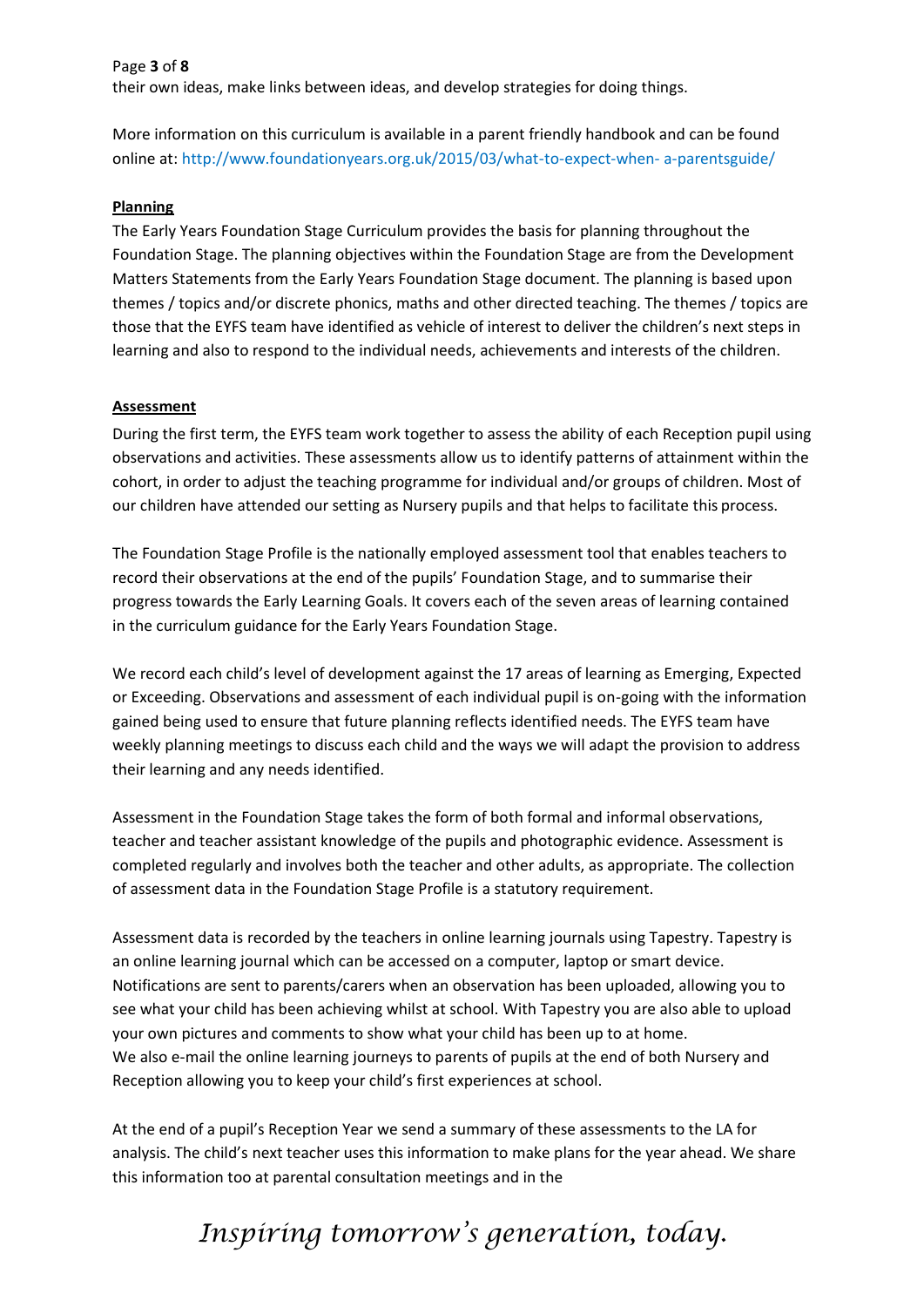end-of-year report. Parents receive an annual written report that offers comments on each child's progress in each area of learning. It highlights the child's strengths and developmental needs, and gives details of the child's general progress. We complete these in the Summer term and send them to parents before the end of the school year.

#### **The LearningEnvironment**

Our EYFS areas are organised to allow children to explore and learn securely and safely. There are specific areas where the children can be active, be quiet, be creative etc. Children have access to both the inside and the outside environment at various points in the day which is known to have a positive effect on the children's development.

In Nursery the children have access to a large, enclosed outdoor area with access to sand, water, role play, bikes, mud kitchen, storytelling area, sensory area and climbing equipment. Activities are also set up on tuff trays each day which cover a range of the curriculum.

In Reception the children have access to an outdoor area attached to the classrooms and also the large playground with the fort and grass areas. Within these spaces the children have access to sand, water, writing opportunities, construction, bikes, climbing equipment and role play. Spending time outdoors offers opportunities for exploring and learning things differently to when pupils are indoors and gives things a different perspective. The children can explore, use their senses and be physically active.

#### **Transition**

Starting school can be a difficult time for young children; we therefore plan this time carefully to support children with the transition and to ensure it is as smooth as possible for each child and that they settle in to their new class quickly and happily. In both Nursery and Reception children are invited to a taster session before their official start date. Staff are on hand to meet and greet parents with their children and answer any questions they might have. Towards the end of the year, as children are getting ready to join school full time, the team will encourage moreindependence. Parents of all children entering their Reception Year in the next Academic Year will either be invited to an Induction Meeting in the Summer Term to meet their child's new teachers and other key staff. This is an opportunity for staff to:

- Share the school handbook
- Explain about uniform, PE kit and school dinners/ free school meals
- Explain about holidays and absences
- Answer any questions parents might have about starting school
- Explain the arrangements for starting school in September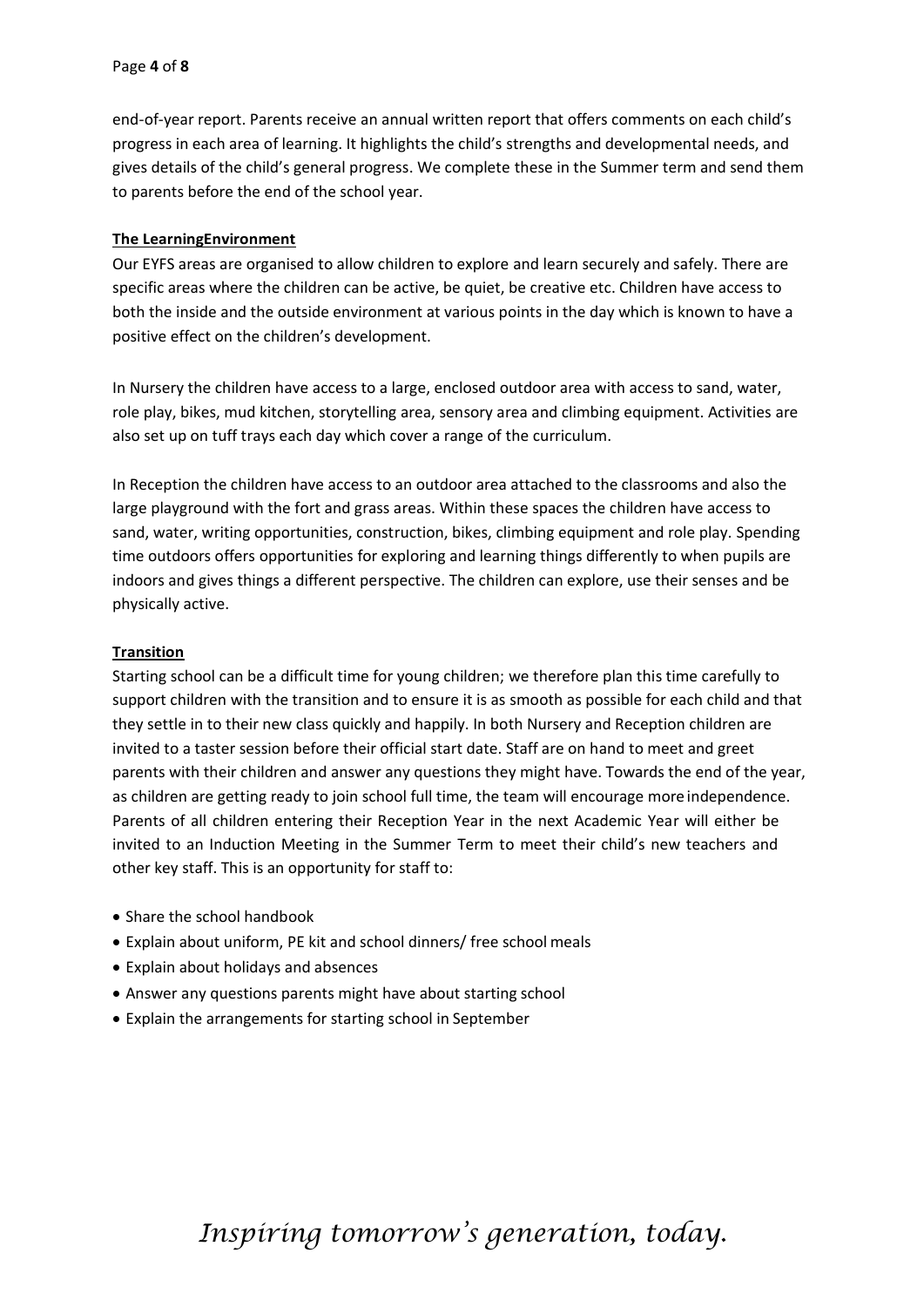• Talk to the parents about the school and Government expectations at the end of the EYFS.

When children begin both Nursery and Reception we start our settling sessions with staggered starts. The children are invited to come into school in small groups to begin with for a short period of time before going full time. We find this helps with settling children into a new environment and helps us get to know them better.

Throughout the Reception Year we aim to build up their involvement in whole school life helping them to become familiar with many of the teaching and support staff working in other classes. They will have taken part in the weekly achievement assembly as well as sharing the lunchtime hall with the other pupils.

#### **Safeguarding & Welfare**

At Millhouse Primary School, we understand that we are legally required to comply with welfare requirements as stated in the Statutory Framework for Early Years Foundation Stage 2014.

- To provide a setting that is welcoming, safe and stimulating where children can grow in confidence;
- Promote good health;
- Manage behaviour effectively in a manner appropriate for the children's stage of development and individual needs;
- To ensure that all adults who look after the children, or who have unsupervised access to them, are suitable to do so;
- Ensure that the setting, furniture and equipment is safe and suitable for the purpose it was intended for;
- Maintain records, policies and procedures required for the safe efficient management of the setting and to meet the needs of the children.

It is important to us that all children in the school are 'safe'. We aim to educate children on boundaries, rules and limits and to help them understand why they exist. We provide children with choices to help them develop this important life skill. We encourage children to take risks and highlight the importance of keeping themselves safe by teaching them how to recognise and avoid hazards. We aim to protect the physical and psychological well-being of all children. (More information can be found in the school's Child Protection policy)

#### **Healthy Eating**

All children, in Nursery and Reception, are provided with a healthy snack each day as well as being given the choice of a drink - milk and water. We ask that children bring in their own water bottles so they can access these throughout the day. School dinners are provided for free for all children in Reception and menus are available on the school website. We also ask Nursery parents for a small voluntary contribution to buy extra fruit or a snack that is additional to the fruit provided by the government. This is to encourage pupils to try a range of foods.

### **Intimate Care**

Intimate care is any care which involves washing, touching or carrying out an invasive procedure